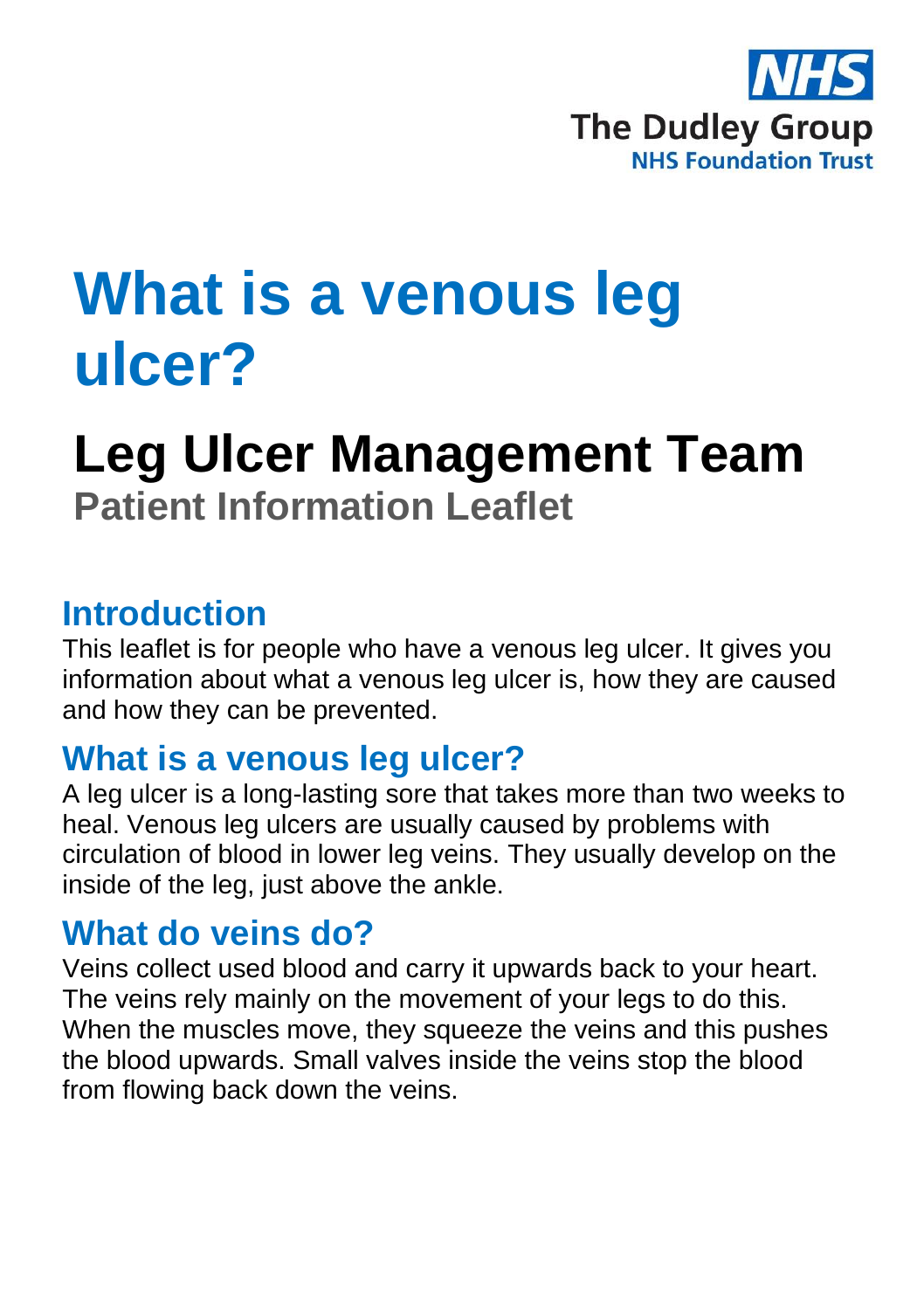### **What causes venous leg ulcers?**

Sometimes the valves inside veins become damaged and affect the ability of veins to transport blood back to the heart properly. This causes pressure to build up, leading to congestion in the veins. Due to this congestion, your veins will swell, particularly around your ankles.

This problem happens over a long time – you may have noticed swollen veins and perhaps some varicose veins. This is a sign of congestion in your leg.

The congestion in your leg makes the skin very fragile and a knock or scratch can take a long time to heal, sometimes more than six weeks. This is known as a venous ulcer. Please note: most people who iust have varicose veins do not develop an ulcer.

# **Why do my ankles swell?**

The congestion in your leg causes extra fluid to build up in your ankles. This gets worse if you stand for a long time because the blood flow slows down. If the swelling is not treated, it can make the situation worse.

#### **How is it treated?**

Treatment is often a combination of medicine, compression bandages, hosiery or wrap garments, and exercise. It is important to put your feet up when you are sitting down and to get a good rest in bed at night.

# **Why has the skin on my leg changed colour?**

The congestion makes your veins swell. The swollen veins allow some of the red blood cells to leak out of your veins into your leg, just under the skin.

This causes the colour of your skin to change a little. It is a sign of the problem in your leg and helps healthcare professionals decide what the problem is.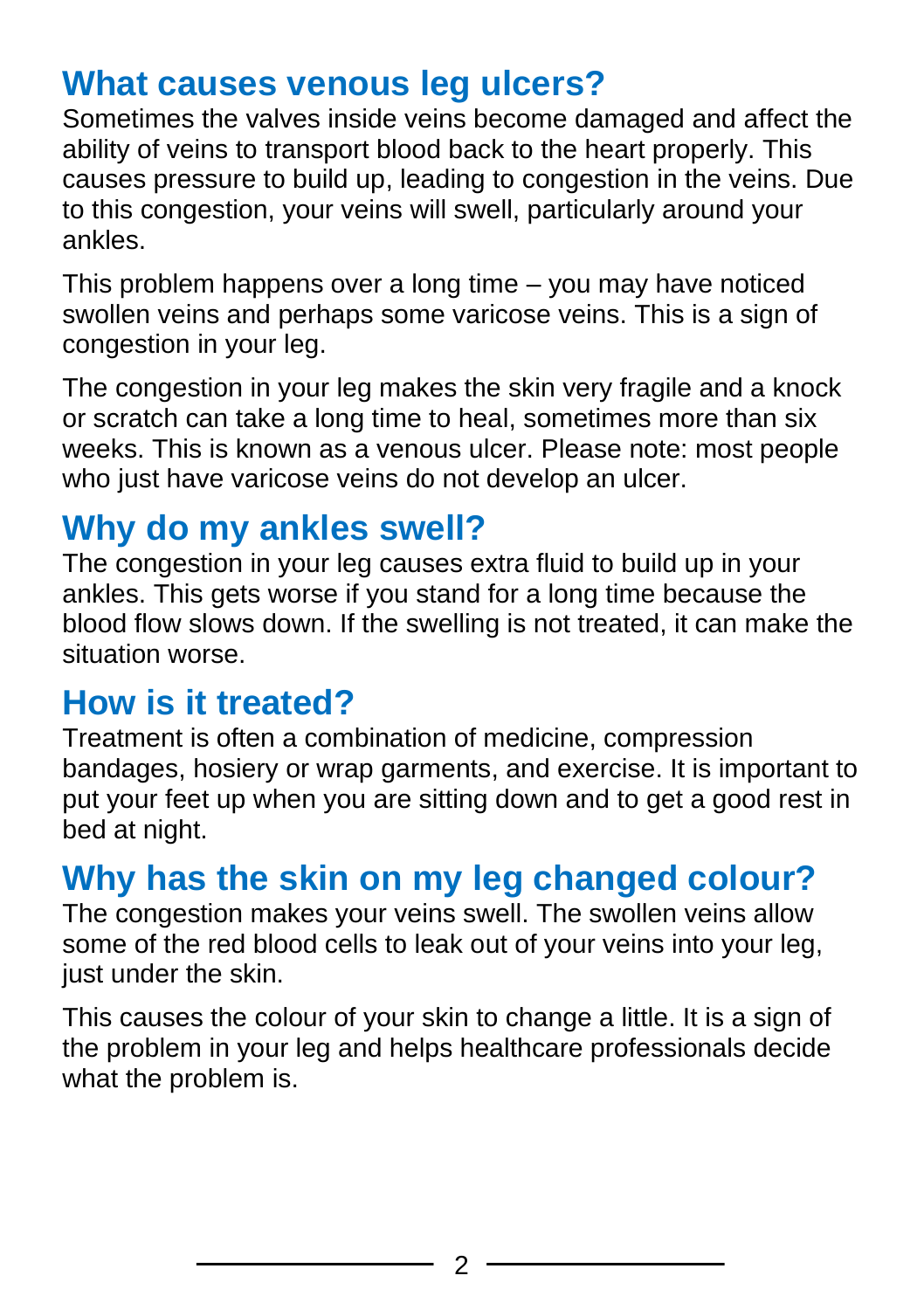# **Why is the skin on my legs so dry?**

The congestion in your leg stretches the skin which makes it more delicate. It also makes it difficult for new, fresh blood to get to your leg as it used to.

This means that natural moisturisers are not produced to keep the skin supple and healthy. The skin becomes dry and flaky, and it may itch a little. It is important to protect the skin and not to scratch it.

Your leg ulcer clinic coordinator, nurse or health professional will advise you on how to wash your leg and which moisturiser to use. You will need to use products that do not irritate your skin. You should tell your nurse/healthcare professional of any problems with your skin as soon as they happen.

# **How long will the ulcer take to heal?**

In many cases, a venous ulcer may heal within three months. If the ulcer is very large or if there are problems with other types of blood vessels, it may take longer.

The important thing is to discuss your care with your nurse/healthcare professional and to wear the item of compression therapy that has been prescribed to you. Compression, whether bandages, wrap or hosiery, is a very important part of your treatment as it will help to speed up the flow of blood in your veins.

# **Can I find out more?**

You can find out more from the following website:

#### **NHS Choices**

[http://www.nhs.uk/Conditions/Leg-ulcer](http://www.nhs.uk/Conditions/Leg-ulcer-venous/Pages/Treatment.aspx)[venous/Pages/Treatment.aspx](http://www.nhs.uk/Conditions/Leg-ulcer-venous/Pages/Treatment.aspx)